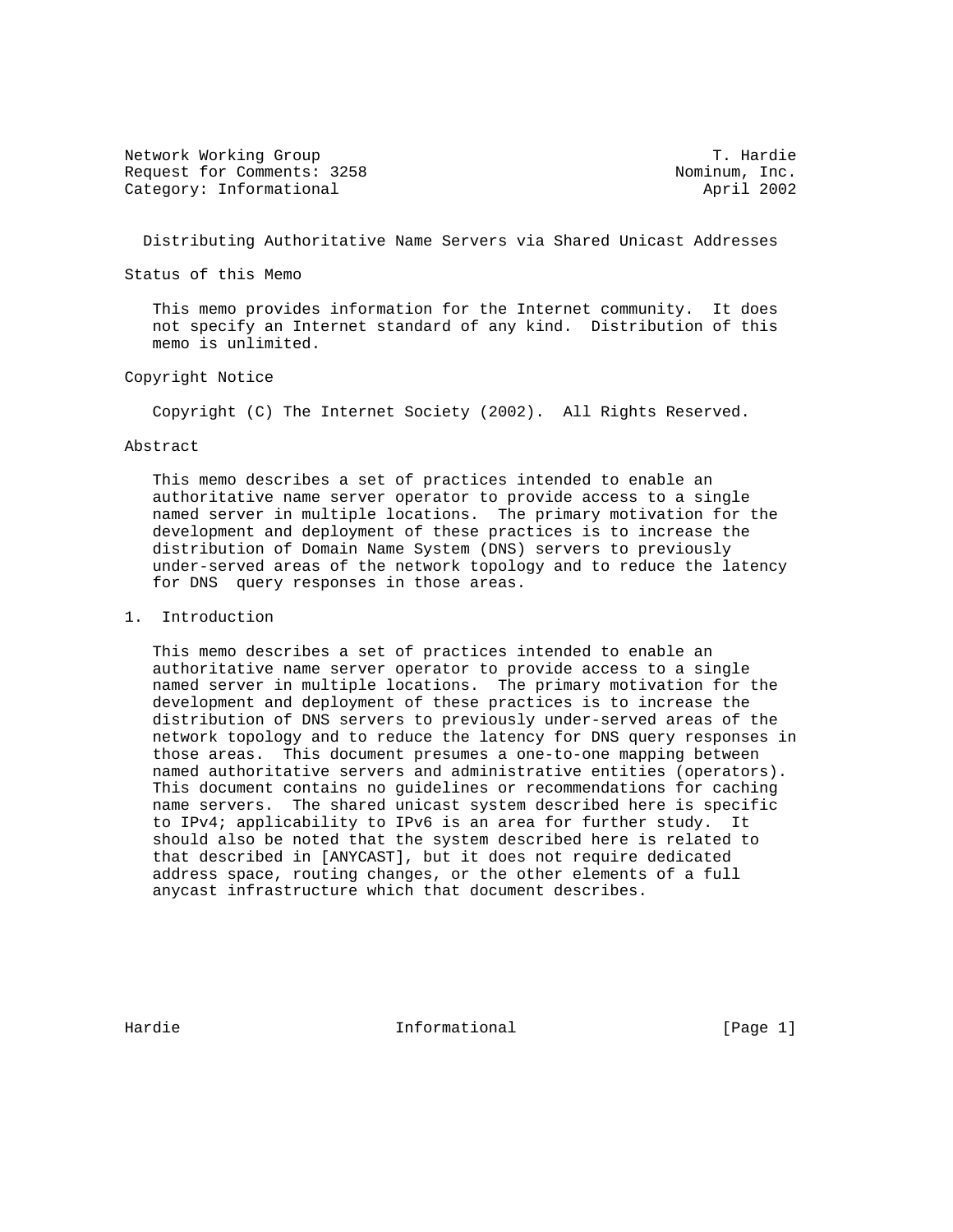# 2. Architecture

#### 2.1 Server Requirements

 Operators of authoritative name servers may wish to refer to [SECONDARY] and [ROOT] for general guidance on appropriate practice for authoritative name servers. In addition to proper configuration as a standard authoritative name server, each of the hosts participating in a shared-unicast system should be configured with two network interfaces. These interfaces may be either two physical interfaces or one physical interface mapped to two logical interfaces. One of the network interfaces should use the IPv4 shared unicast address associated with the authoritative name server. The other interface, referred to as the administrative interface below, should use a distinct IPv4 address specific to that host. The host should respond to DNS queries only on the shared-unicast interface. In order to provide the most consistent set of responses from the mesh of anycast hosts, it is good practice to limit responses on that interface to zones for which the host is authoritative.

# 2.2 Zone file delivery

 In order to minimize the risk of man-in-the-middle attacks, zone files should be delivered to the administrative interface of the servers participating in the mesh. Secure file transfer methods and strong authentication should be used for all transfers. If the hosts in the mesh make their zones available for zone transfer, the administrative interfaces should be used for those transfers as well, in order to avoid the problems with potential routing changes for TCP traffic noted in section 2.5 below.

#### 2.3 Synchronization

 Authoritative name servers may be loosely or tightly synchronized, depending on the practices set by the operating organization. As noted below in section 4.1.2, lack of synchronization among servers using the same shared unicast address could create problems for some users of this service. In order to minimize that risk, switch-overs from one data set to another data set should be coordinated as much as possible. The use of synchronized clocks on the participating hosts and set times for switch-overs provides a basic level of coordination. A more complete coordination process would involve:

- a) receipt of zones at a distribution host
- b) confirmation of the integrity of zones received
- c) distribution of the zones to all of the servers in the mesh
- d) confirmation of the integrity of the zones at each server

Hardie **Informational Informational** [Page 2]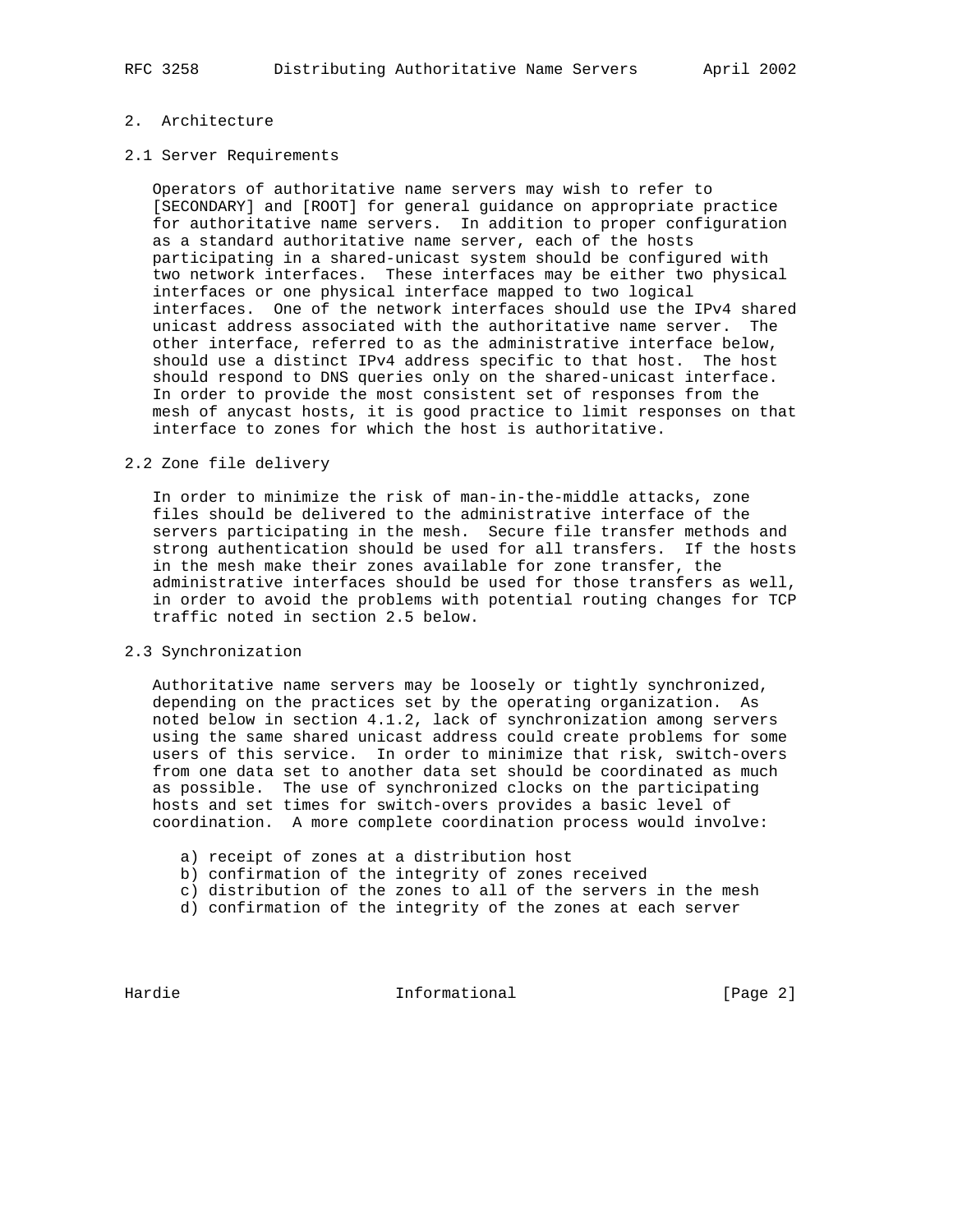- - e) coordination of the switchover times for the servers in the mesh
	- f) institution of a failure process to ensure that servers that did not receive correct data or could not switchover to the new data ceased to respond to incoming queries until the problem could be resolved.

 Depending on the size of the mesh, the distribution host may also be a participant; for authoritative servers, it may also be the host on which zones are generated.

 This document presumes that the usual DNS failover methods are the only ones used to ensure reachability of the data for clients. It does not advise that the routes be withdrawn in the case of failure; it advises instead that the DNS process shutdown so that servers on other addresses are queried. This recommendation reflects a choice between performance and operational complexity. While it would be possible to have some process withdraw the route for a specific server instance when it is not available, there is considerable operational complexity involved in ensuring that this occurs reliably. Given the existing DNS failover methods, the marginal improvement in performance will not be sufficient to justify the additional complexity for most uses.

2.4 Server Placement

 Though the geographic diversity of server placement helps reduce the effects of service disruptions due to local problems, it is diversity of placement in the network topology which is the driving force behind these distribution practices. Server placement should emphasize that diversity. Ideally, servers should be placed topologically near the points at which the operator exchanges routes and traffic with other networks.

# 2.5 Routing

 The organization administering the mesh of servers sharing a unicast address must have an autonomous system number and speak BGP to its peers. To those peers, the organization announces a route to the network containing the shared-unicast address of the name server. The organization's border routers must then deliver the traffic destined for the name server to the nearest instantiation. Routing to the administrative interfaces for the servers can use the normal routing methods for the administering organization.

 One potential problem with using shared unicast addresses is that routers forwarding traffic to them may have more than one available route, and those routes may, in fact, reach different instances of

Hardie **Informational Informational** [Page 3]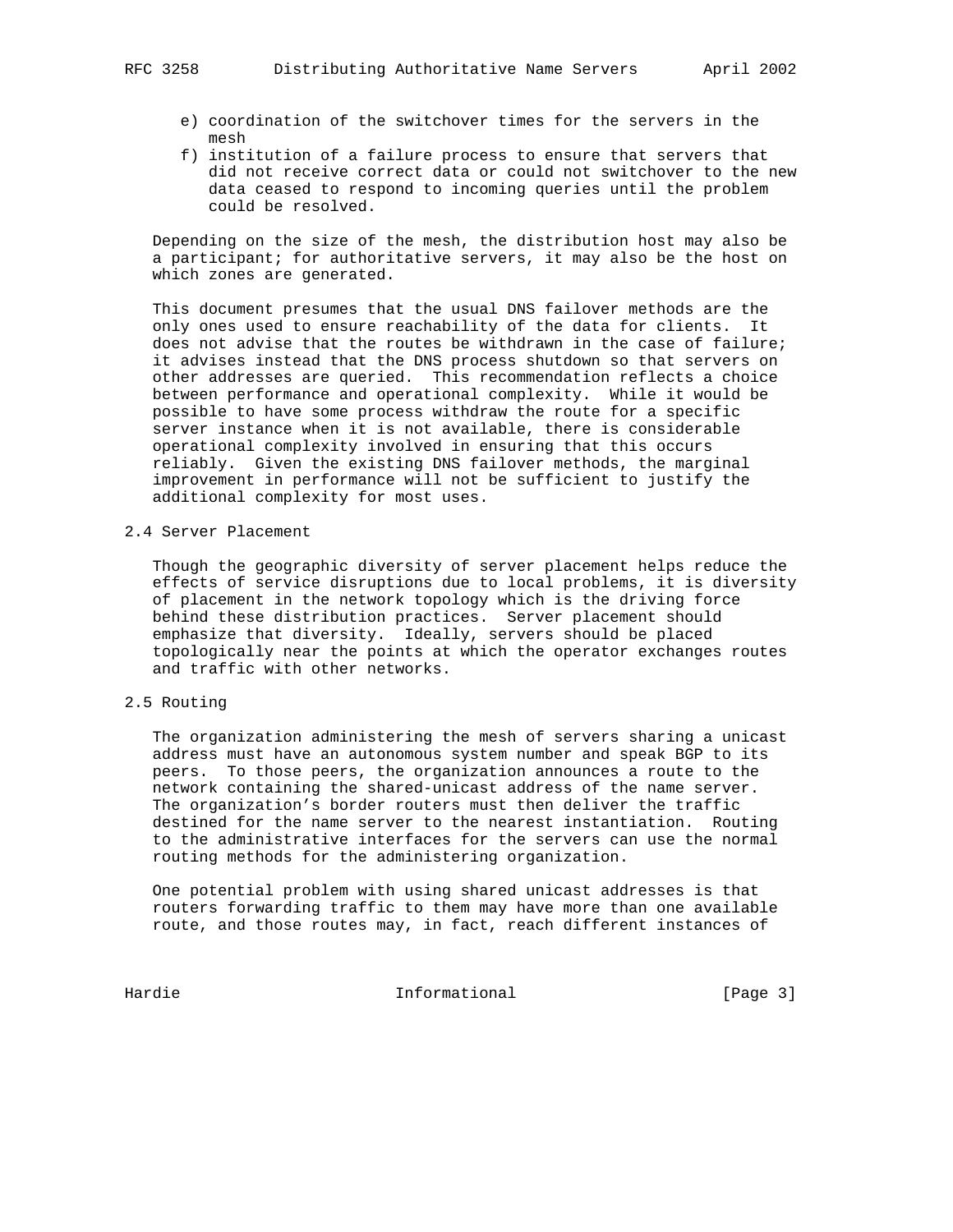the shared unicast address. Applications like the DNS, whose communication typically consists of independent request-response messages each fitting in a single UDP packet present no problem. Other applications, in which multiple packets must reach the same endpoint (e.g., TCP) may fail or present unworkable performance characteristics in some circumstances. Split-destination failures may occur when a router does per-packet (or round-robin) load sharing, a topology change occurs that changes the relative metrics of two paths to the same anycast destination, etc.

 Four things mitigate the severity of this problem. The first is that UDP is a fairly high proportion of the query traffic to name servers. The second is that the aim of this proposal is to diversify topological placement; for most users, this means that the coordination of placement will ensure that new instances of a name server will be at a significantly different cost metric from existing instances. Some set of users may end up in the middle, but that should be relatively rare. The third is that per packet load sharing is only one of the possible load sharing mechanisms, and other mechanisms are increasing in popularity.

 Lastly, in the case where the traffic is TCP, per packet load sharing is used, and equal cost routes to different instances of a name server are available, any DNS implementation which measures the performance of servers to select a preferred server will quickly prefer a server for which this problem does not occur. For the DNS failover mechanisms to reliably avoid this problem, however, those using shared unicast distribution mechanisms must take care that all of the servers for a specific zone are not participants in the same shared-unicast mesh. To guard even against the case where multiple meshes have a set of users affected by per packet load sharing along equal cost routes, organizations implementing these practices should always provide at least one authoritative server which is not a participant in any shared unicast mesh. Those deploying shared unicast meshes should note that any specific host may become unreachable to a client should a server fail, a path fail, or the route to that host be withdrawn. These error conditions are, however, not specific to shared-unicast distributions, but would occur for standard unicast hosts.

 Since ICMP response packets might go to a different member of the mesh than that sending a packet, packets sent with a shared unicast source address should also avoid using path MTU discovery.

 Appendix A. contains an ASCII diagram of an example of a simple implementation of this system. In it, the odd numbered routers deliver traffic to the shared-unicast interface network and filter traffic from the administrative network; the even numbered routers

Hardie 1986 Informational 1986 [Page 4]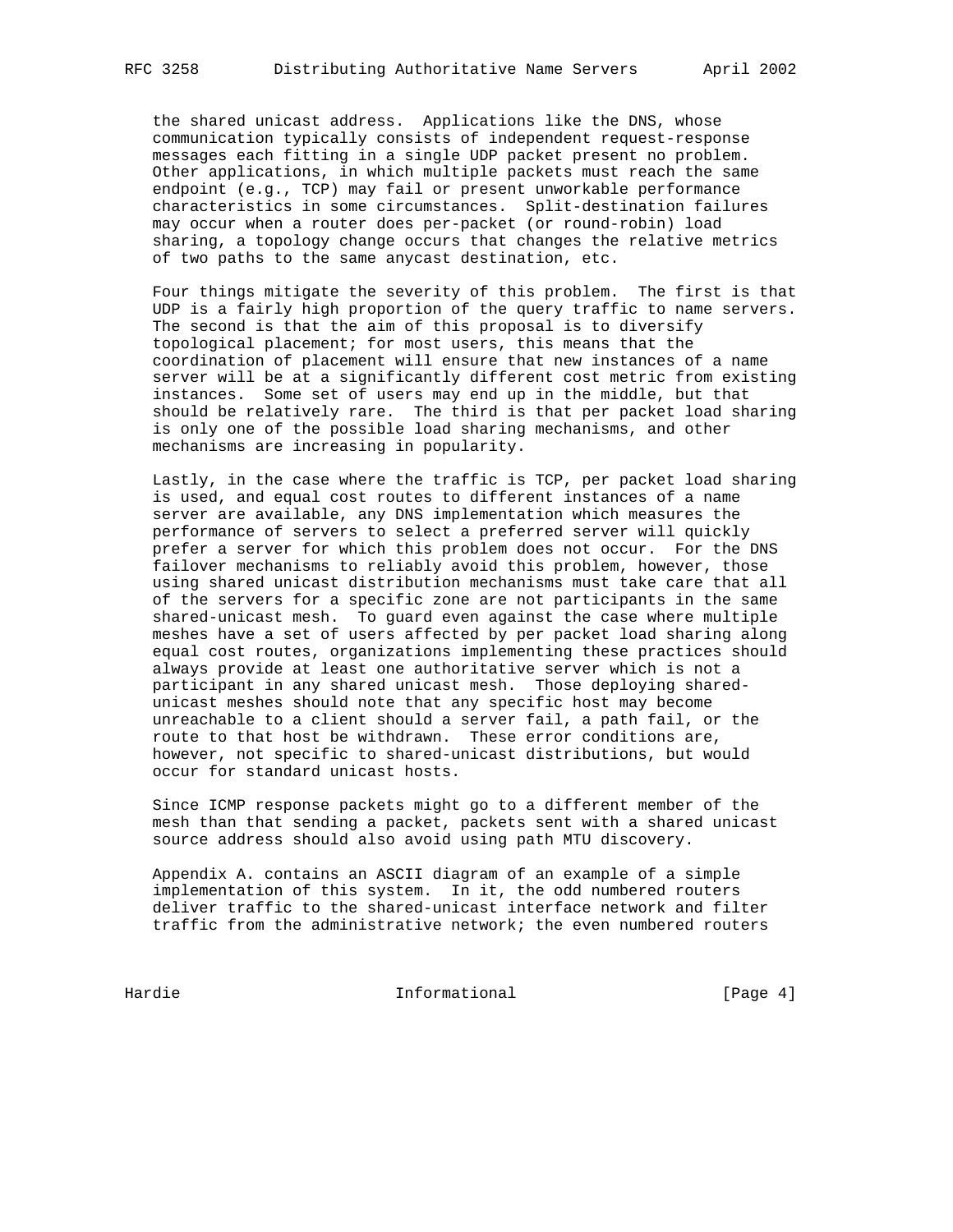deliver traffic to the administrative network and filter traffic from the shared-unicast network. These are depicted as separate routers for the ease this gives in explanation, but they could easily be separate interfaces on the same router. Similarly, a local NTP source is depicted for synchronization, but the level of synchronization needed would not require that source to be either local or a stratum one NTP server.

- 3. Administration
- 3.1 Points of Contact

 A single point of contact for reporting problems is crucial to the correct administration of this system. If an external user of the system needs to report a problem related to the service, there must be no ambiguity about whom to contact. If internal monitoring does not indicate a problem, the contact may, of course, need to work with the external user to identify which server generated the error.

4. Security Considerations

 As a core piece of Internet infrastructure, authoritative name servers are common targets of attack. The practices outlined here increase the risk of certain kinds of attacks and reduce the risk of others.

- 4.1 Increased Risks
- 4.1.1 Increase in physical servers

 The architecture outlined in this document increases the number of physical servers, which could increase the possibility that a server mis-configuration will occur which allows for a security breach. In general, the entity administering a mesh should ensure that patches and security mechanisms applied to a single member of the mesh are appropriate for and applied to all of the members of a mesh. "Genetic diversity" (code from different code bases) can be a useful security measure in avoiding attacks based on vulnerabilities in a specific code base; in order to ensure consistency of responses from a single named server, however, that diversity should be applied to different shared-unicast meshes or between a mesh and a related unicast authoritative server.

4.1.2 Data synchronization problems

 The level of systemic synchronization described above should be augmented by synchronization of the data present at each of the servers. While the DNS itself is a loosely coupled system, debugging

Hardie **Informational Informational** [Page 5]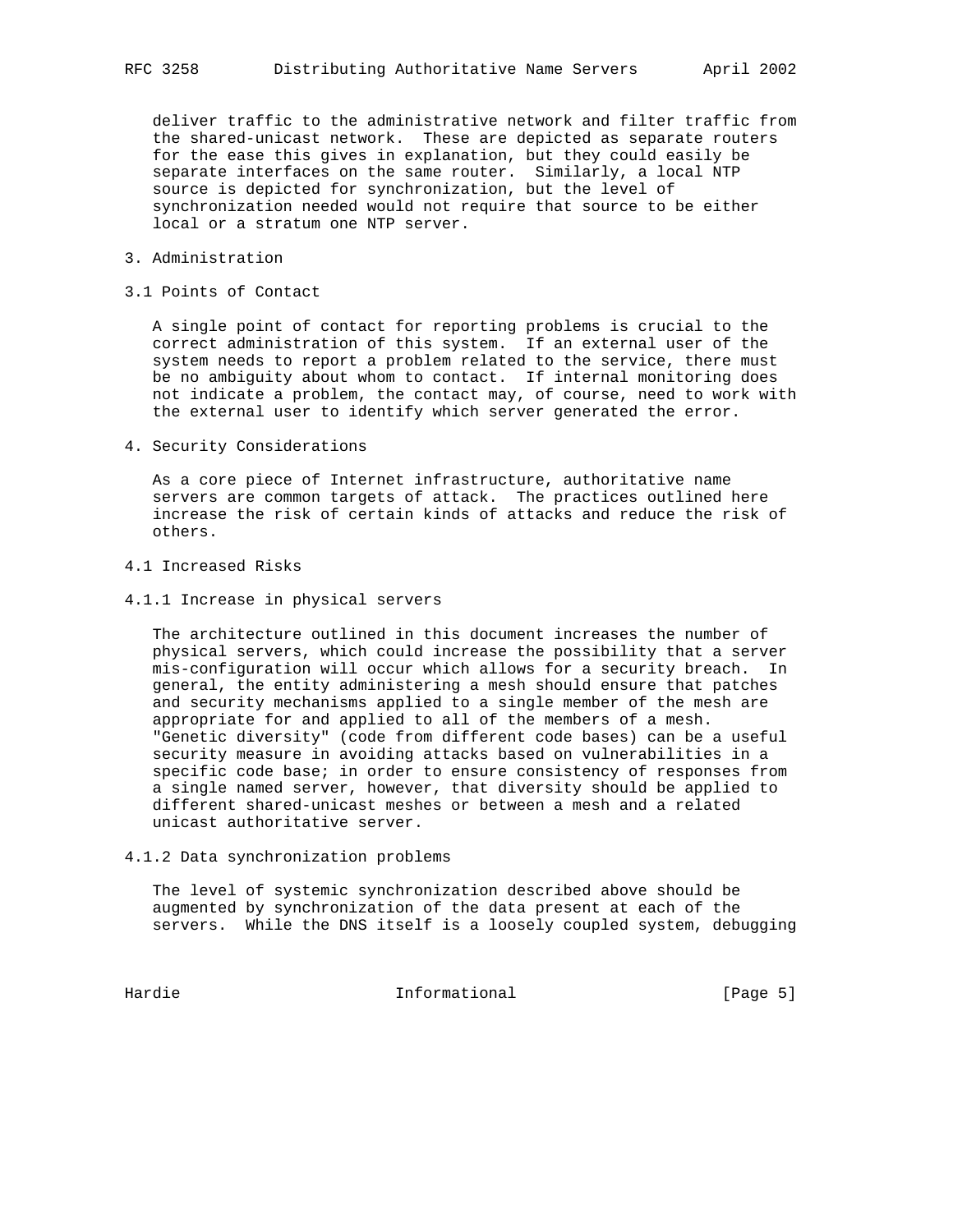problems with data in specific zones would be far more difficult if two different servers sharing a single unicast address might return different responses to the same query. For example, if the data associated with www.example.com has changed and the administrators of the domain are testing for the changes at the example.com authoritative name servers, they should not need to check each instance of a named authoritative server. The use of NTP to provide a synchronized time for switch-over eliminates some aspects of this problem, but mechanisms to handle failure during the switchover are required. In particular, a server which cannot make the switchover must not roll-back to a previous version; it must cease to respond to queries so that other servers are queried.

### 4.1.3 Distribution risks

 If the mechanism used to distribute zone files among the servers is not well secured, a man-in-the-middle attack could result in the injection of false information. Digital signatures will alleviate this risk, but encrypted transport and tight access lists are a necessary adjunct to them. Since zone files will be distributed to the administrative interfaces of meshed servers, the access control list for distribution of the zone files should include the administrative interface of the server or servers, rather than their shared unicast addresses.

#### 4.2 Decreased Risks

 The increase in number of physical servers reduces the likelihood that a denial-of-service attack will take out a significant portion of the DNS infrastructure. The increase in servers also reduces the effect of machine crashes, fiber cuts, and localized disasters by reducing the number of users dependent on a specific machine.

### 5. Acknowledgments

 Masataka Ohta, Bill Manning, Randy Bush, Chris Yarnell, Ray Plzak, Mark Andrews, Robert Elz, Geoff Huston, Bill Norton, Akira Kato, Suzanne Woolf, Bernard Aboba, Casey Ajalat, and Gunnar Lindberg all provided input and commentary on this work. The editor wishes to remember in particular the contribution of the late Scott Tucker, whose extensive systems experience and plain common sense both contributed greatly to the editor's own deployment experience and are missed by all who knew him.

Hardie **Informational Informational** [Page 6]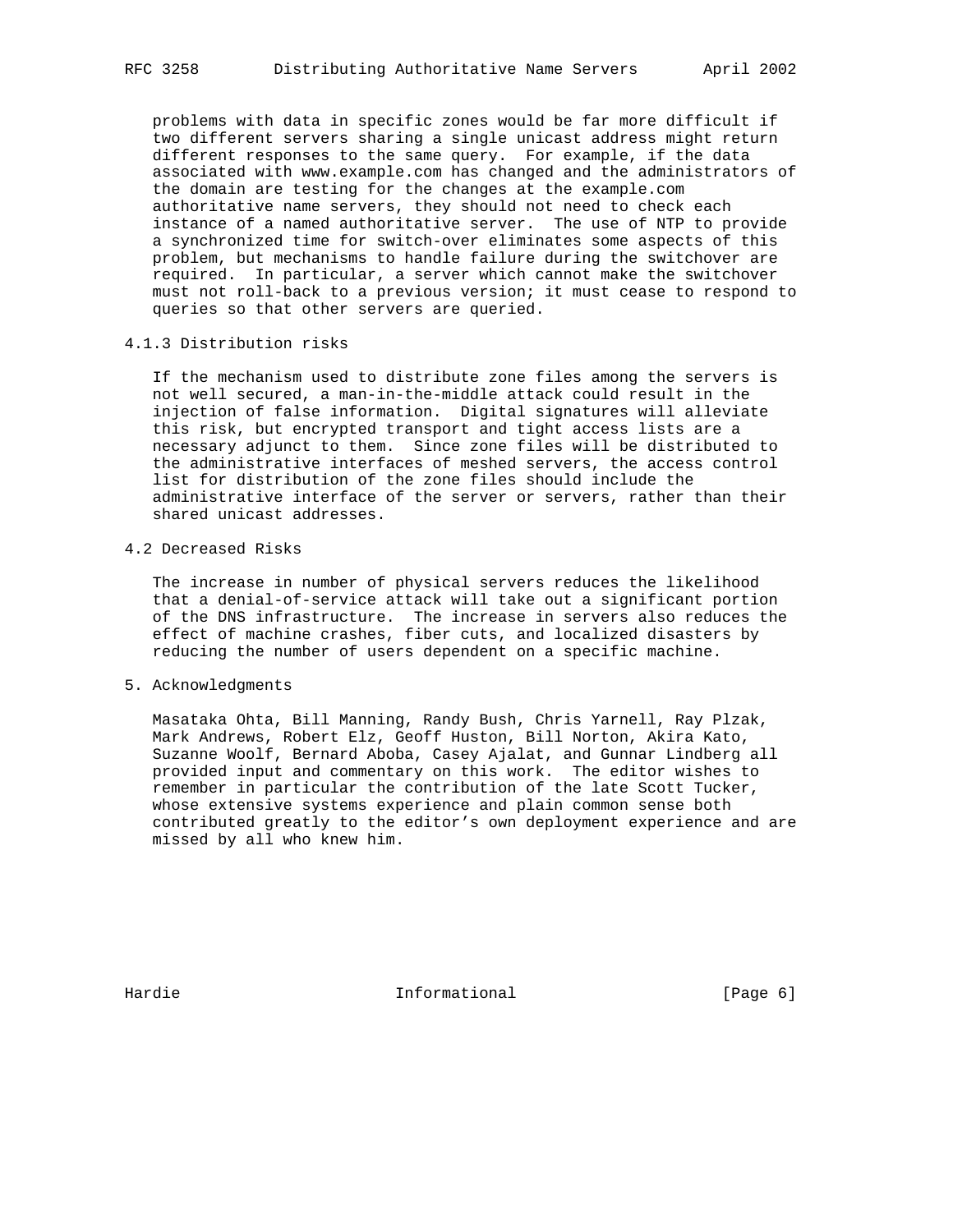# 6. References

- [SECONDARY] Elz, R., Bush, R., Bradner, S. and M. Patton, "Selection and Operation of Secondary DNS Servers", BCP 16, RFC 2182, July 1997.
- [ROOT] Bush, R., Karrenberg, D., Kosters, M. and R. Plzak, "Root Name Server Operational Requirements", BCP 40, RFC 2870, June 2000.
- [ANYCAST] Patridge, C., Mendez, T. and W. Milliken, "Host Anycasting Service", RFC 1546, November 1993.

Hardie **Informational Informational** [Page 7]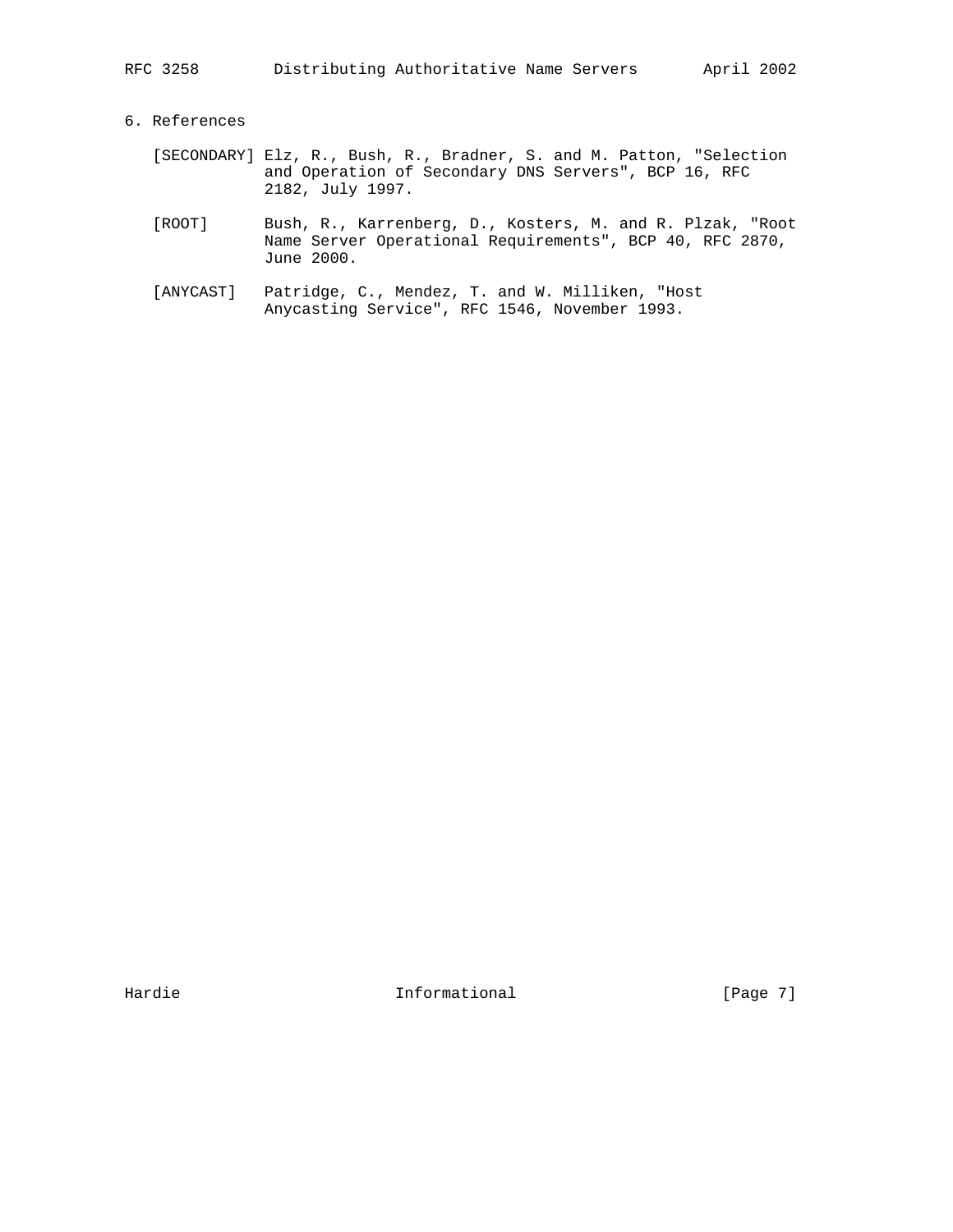Appendix A.



Hardie **Informational Informational Informational** [Page 8]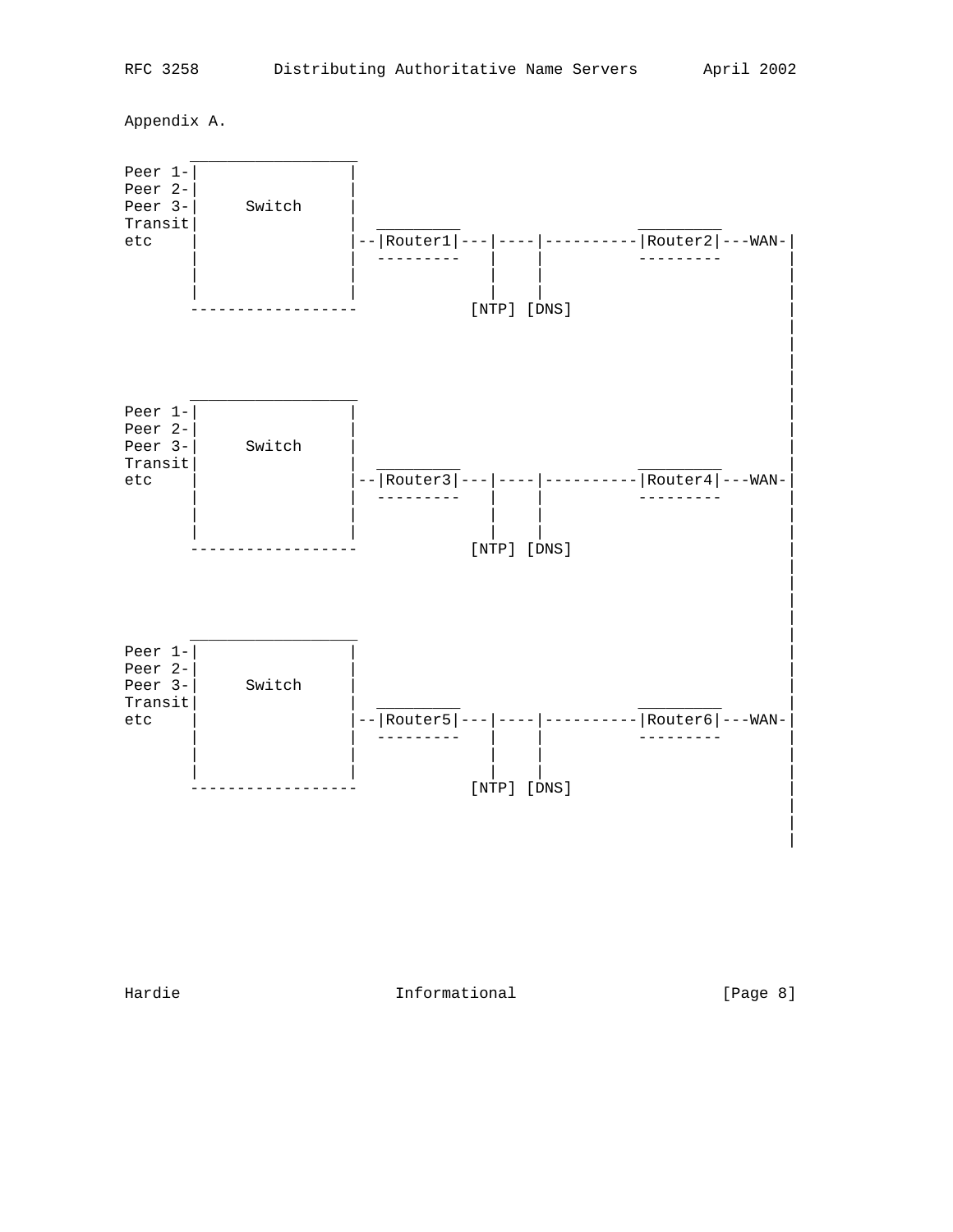

Hardie 1992 Informational 1996 [Page 9]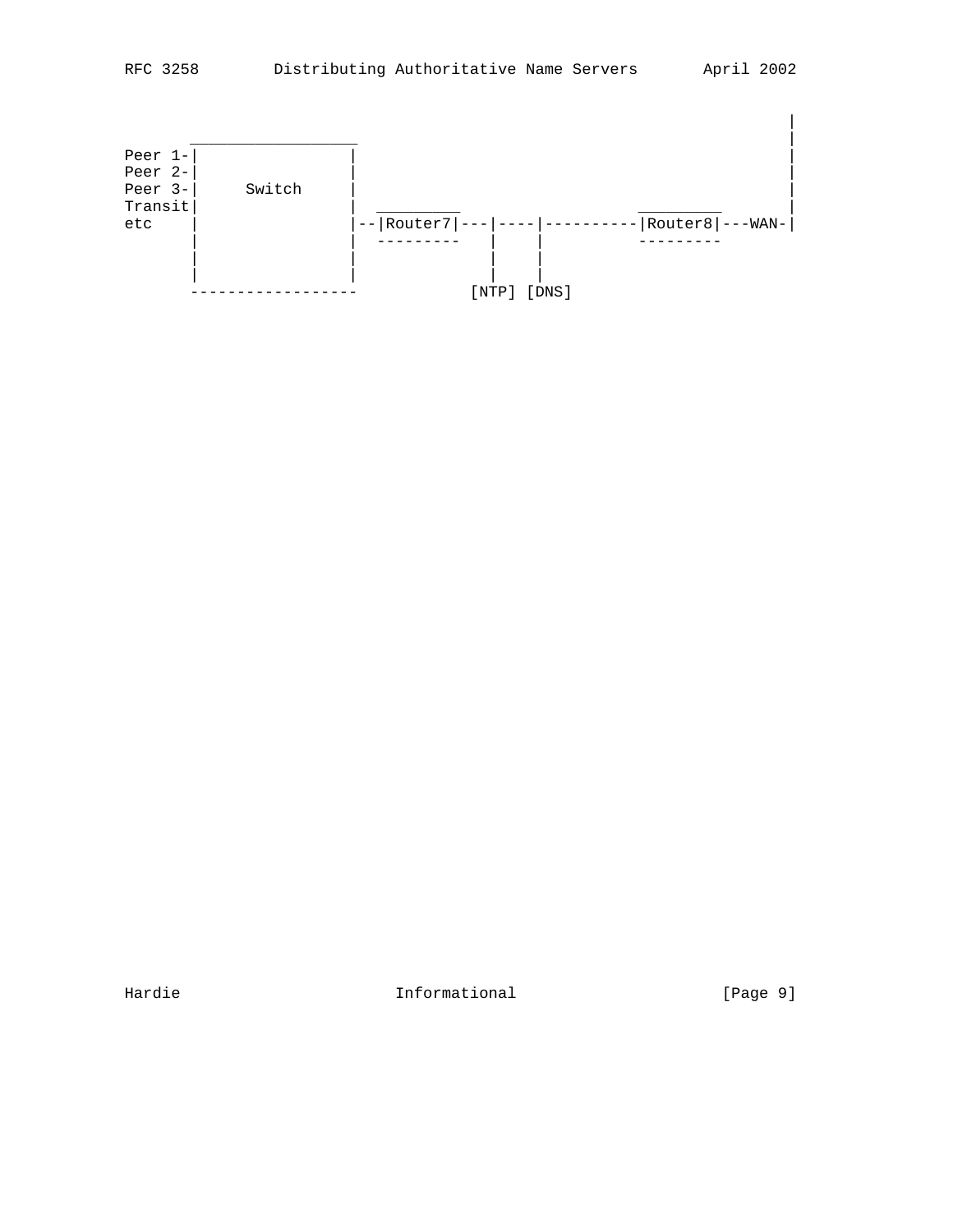# 7. Editor's Address

 Ted Hardie Nominum, Inc. 2385 Bay Road. Redwood City, CA 94063

 Phone: 1.650.381.6226 EMail: Ted.Hardie@nominum.com

Hardie 101 Informational 1999 [Page 10]